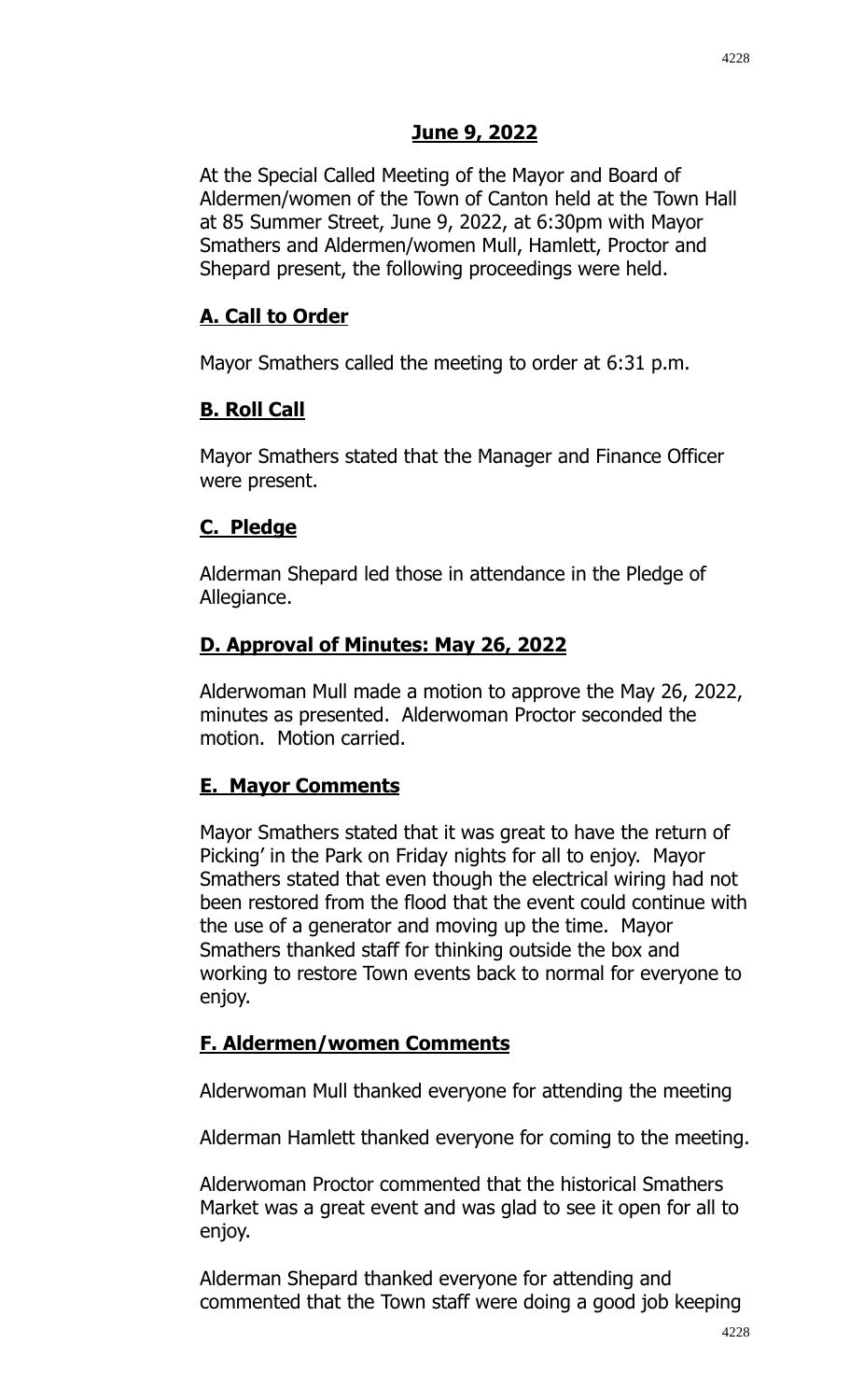### **G. Public Comments**

Mrs. Tiffany Cortright stated that she noticed that BH Graning had not completed the flower beds and pots early enough in her opinion. Manager Scheuer stated that they like everyone else had manpower issues and that we had added more planters and that was some of the issues, however, he would keep an eye on maintenance and the board could revisit the contract at any time.

Ms. Holly Greenwald presented the Board with a resolution banning the tethering of dogs (see attached). Manager Scheuer explained that our ordinance addressed a few issues with animals, but the abuse of an animal would fall under Haywood County Animal Control enforcement. Ms. Booker stated that the group had been to the County and other municipalities with no avail. Alderman Hamlett offered to have a conversation regarding the animal ordinance with the group. The Board thanked the group for coming.

# **H. Reports from the Manager**

Manager Scheuer presented the cash report and the tax report. Manager Scheuer commented that Wanda did a fantastic job collecting taxes.

Manager Scheuer updated the Board the Environmental Defense Fund (site mitigation) representatives would be onsite June  $17<sup>th</sup>$  for a meeting and then several site visits. Manager Scheuer stated that Board members were welcome to attend this meeting in part or in its entirety.

Manager Scheuer reminded the Board that a Public Hearing for the Land Use Ordinance would be at the next meeting on June 23, 2022.

Manager Scheuer made the Board aware that a Zoning Board of Adjustment member needed to be appointed and staff suggested that Carl Cortright be considered. Alderman Hamlett made a motion to appoint Carl Cortright to the Zoning Board of Adjustment. Alderwoman Mull seconded the motion. All members voted unanimously in favor of the appointment.

Manager Scheuer suggested to the Board considering cash flow constraints and exhausted employees that rather than have an employee meal that the employees be rewarded with the entire day off on Friday July 1, 2022, giving them a long weekend with their families. The Board gave consensus to give employees the day off on July 1 rather than the employee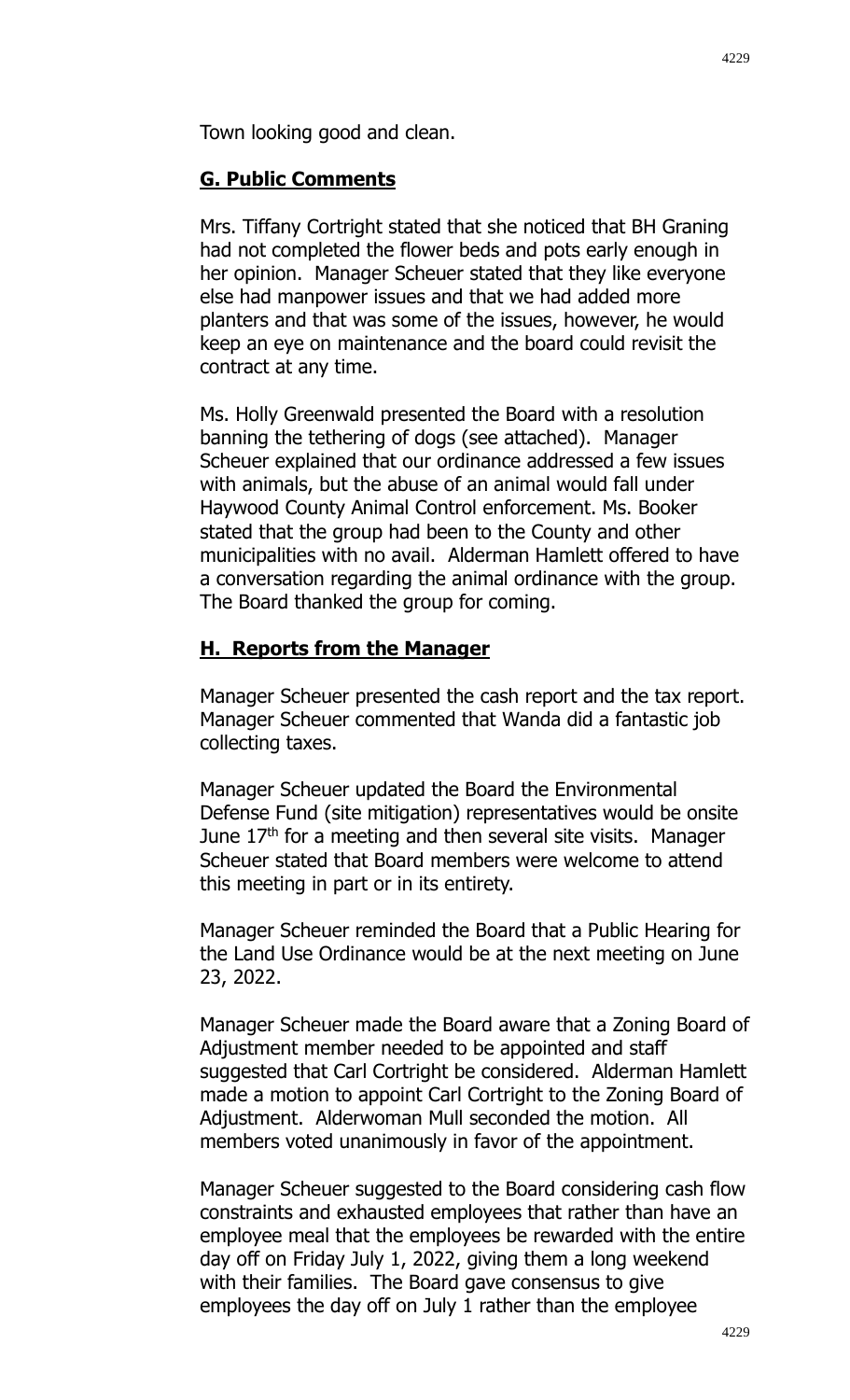meal.

Chief Gaddis also made the Board aware that discussion for SROs in schools and the safety of the students were still ongoing and that all of Haywood County agencies were eager to have the most up to date training and procedures in place to assure that they are well prepared for an active shooter event.

### **I. New Business**

#### 1. Withers Ravenel Land Use Ordinance Update

Daniel Rauh and Karen Marlo from Withers Ravenel gave a presentation to the Board (see attached). The public hearing on the Land Use Ordinance will be June 23, 2022, at 6:30pm.

### 2. Budget Presentation

Manager Scheuer presented the budget as presented during the public hearing on May 26, 2022, for adoption. Mr. Carl Cortright stated that he opposed the façade grant money stating that businesses should be able to upgrade their buildings on their own, not with taxpayer money. The Board did not have any questions or comments on the proposed budget.

### 3. Adoption of the FY: 2022-2023 Budget

Mayor Smathers stated that this was a bold budget that was scalable with the emphasis on employees, infrastructure, and recovery. Alderman Hamlett made amotion to approve the FY 2022-2023 budget as presented. Alderwoman Mull seconded the motion. All members voted unanimously to adopt the budget. Mayor Smathers thanked Finance Officer, Natalie Walker, Manager, Nick Scheuer, and Assistant Manager Stinnett for their hard work on the budget.

#### 4. Adoption of the Budget Ordinance

Manager Scheuer presented the budget ordinance or the FY 2022-2023 budget year. Alderwoman Mull made amotion to approve the budget ordinance as presented. Alderwoman Proctor seconded the motion. All members voted in favor of the motion.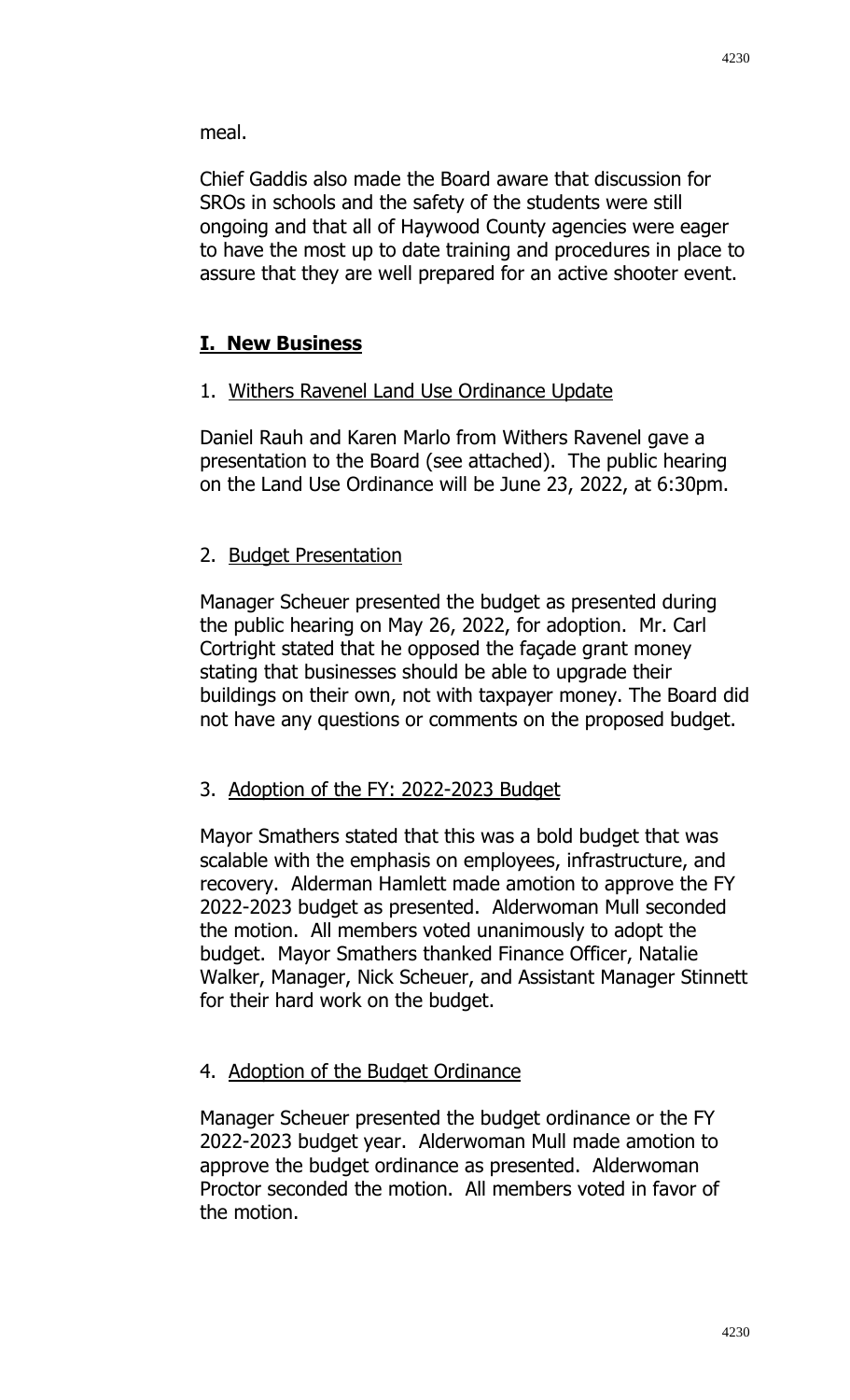### 5. Adoption of the Schedule of Fees

Manager Scheuer presented the schedule of fees for the FY 2022-2023. Alderwoman Mull made amotion to adopt the fees as presented. Alderwoman Proctor seconded the motion. Motion carried.

# 6. Budget Amendments

Manager Scheuer presented the Board with year end budget amendments. Alderwoman Mull made amotion to approve the budget amendments as presented. Alderwoman Proctor seconded the motion. Alderman Shepard wanted to confirm these were necessary at year end to balance the budget. Finance Officer, Natalie Walker confirmed that these were yearend to balance the budget and she would more than likely bring more to the Board the next meeting and possibly at the special called meeting on June 30<sup>th</sup>. All members voted in favor of the motion.

### 7. Pisgah Cheerleader Sponsorship Request

Manager Scheuer presented a request to sponsor t-shirts for the cheerleader to throw at varsity football and basketball games (see attached). Alderman Shepard made a motion to approve the sponsorship as requested. Alderwoman Proctor seconded the motion. Motion passed.

8. Ordinance: Amending Part 8 (Offenses) by establishing Control Access to Town-Owned, Controlled, and Leased Property and Establishing Restrictions on Photographing, Videoing, and/or Recording within Non-Public Forums.

Manager Scheuer presented an ordinance to establish rules to control access to town-owned, controlled, and leased property and establishing restrictions on photographing, videoing, and/or recording within non-public forums. Alderman Hamlett made a motion to approve the ordinance as presented. Alderwoman Mull seconded the motion. All members voted in favor of the motion.

# 9. Closed Session Pursuant to N.C.G.S. 143-318.11 (a)(5)

Manager Scheuer reported that he did not foresee any action being taken by the Board. Alderwoman Mull made amotion to enter closed session at 7:34pm. Alderwoman Proctor seconded the motion. Motion carried. After a lengthy discussion Alderwoman Proctor made amotion to enter open session at